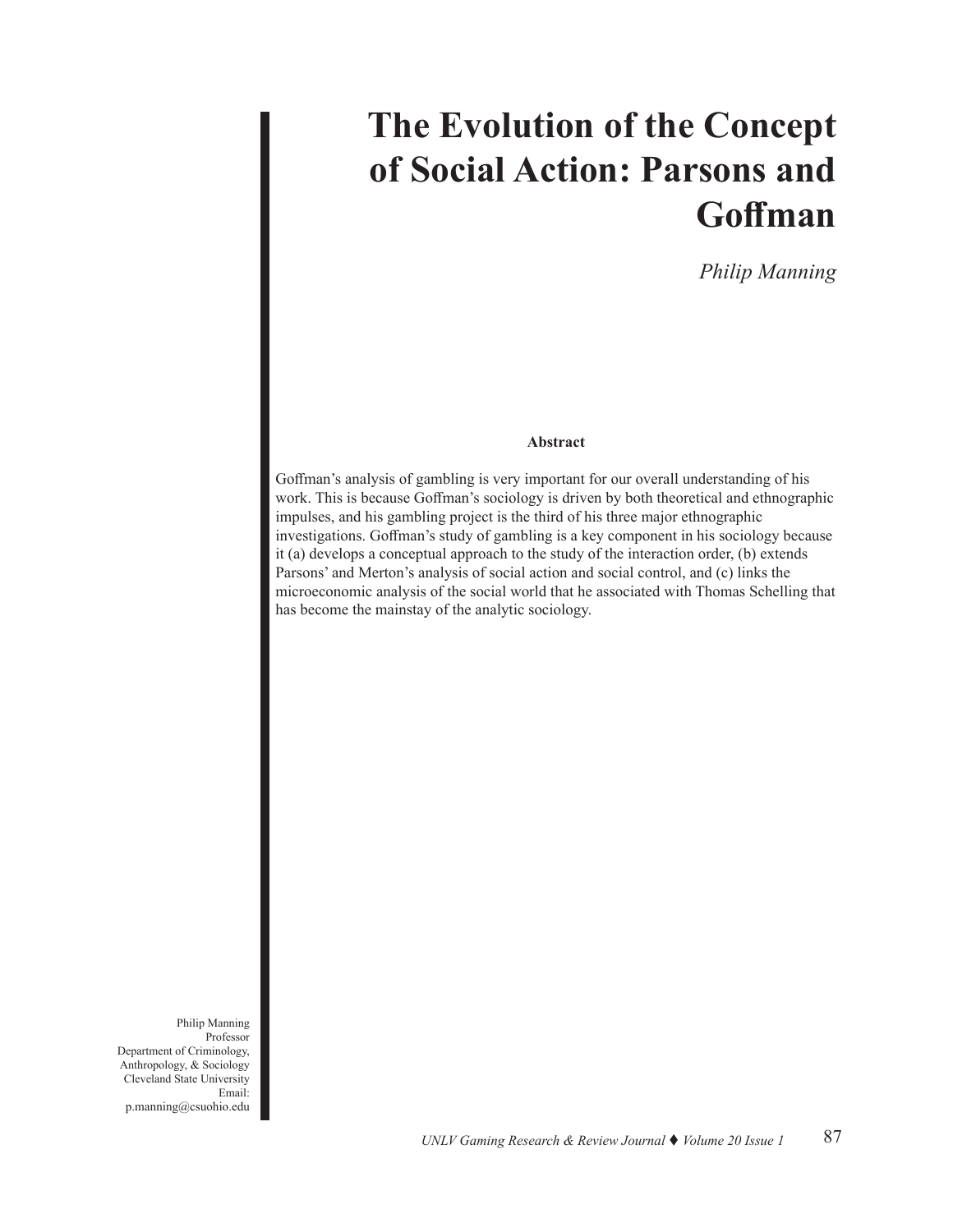#### **Goffman as Reader**

Erving Goffman is widely thought of as an ethnographic symbolic interactionist. In addition, he is institutionally recognized as a sociological theorist whose work is required reading in every undergraduate and graduate sociological theory course. However, only occasionally is he recognized as a great reader. Given that just about everyone accepts the first two of these descriptions, it's worth beginning by emphasizing the importance of the third.

Goffman learned his sociology in the context of the post World War II expansion of the American university. The GI Bill had opened the doors of universities to large numbers of returning soldiers and Goffman's experiences at the University of Chicago have to be understood in this context (Fine, 1995). The unfriendly professor-student ratios of those years meant that anyone who was going to succeed in that environment was likely to be not just self-motivated but also self-taught. Blessed with a supportive and an unusually talented cohort, Goffman refined the critical, wide cast reading habits that he had first developed as an undergraduate at the University of Toronto (Smith 2006:15). By the time he completed his dissertation in 1953, he was steeped in the writings of the Chicago School, the sociology of Max Weber and the German methodological debates that framed his work and that of Simmel and others, the development of Emile Durkheim's sociology, leading to the breakthroughs in *The Elementary Forms of Religious Life*, Freud's work and the development of psychoanalysis generally, the existentialism of Sartre and Camus and of course the full complement of writings concerning Parsons' voluntaristic theory of action and the reactions to it by Merton and others. In addition, Goffman had a tremendous knowledge of studies of animal behavior and a dazzling array of other subject areas. In his spare time he also found time to read a staggering number of novels, newspapers, magazines and the literary detritus of everyday life. C. Wright Mills concludes *The Sociological Imagination* with the instruction to sociologists to keep notebooks of all their disparate readings and observations. Goffman's must have been amazing. And this last observation is not really a guess: the footnotes to all his writings have allowed us to glimpse the inner world of his study.

Later Goffman was exposed to the microeconomic ideas of Thomas Schelling and others. Since we read Goffman in the  $21<sup>st</sup>$  century, it is easy to forget that the context of Schelling's ideas was not consumerist trends but the Cold War and the threat of global nuclear destruction. Understood in this way, Goffman's other writings about espionage dovetail easily into his interest in Schelling's work. His reworking of Schelling's early writings about Cold War politics into an analysis of the world of the casino and the issue of risk-taking in general, required a creative development that is likely to seem less radical now than it was in its day.

At some point Goffman also came to appreciate the importance of ordinary language philosophy for sociology. This is likely linked to his time at Berkeley where he got to know John Searle. This fact likely explains Goffman's decision to emphasize J.L. Austin's version of this project. (Duranti, 2009:24).

Once we recognize Goffman as one of the great readers in sociology, it is easy to see that his peers were likely to include the other great readers of his day: Philip Rieff, Edward Shils, Talcott Parsons and others. That some of his peers were not great readers, Blumer being one of them (see Blumer 1969), makes it is easier to see why he likely held them in lower regard. Once we recognize that Goffman's sociology was made possible by his extraordinary reading, it is also possible to understand why we don't have a Goffman School of sociology today: we have some impressive and knowledgeable theorists and some impressive ethnographers but we have very few people who can practice sociology as Goffman did at the intersection of theory and ethnography.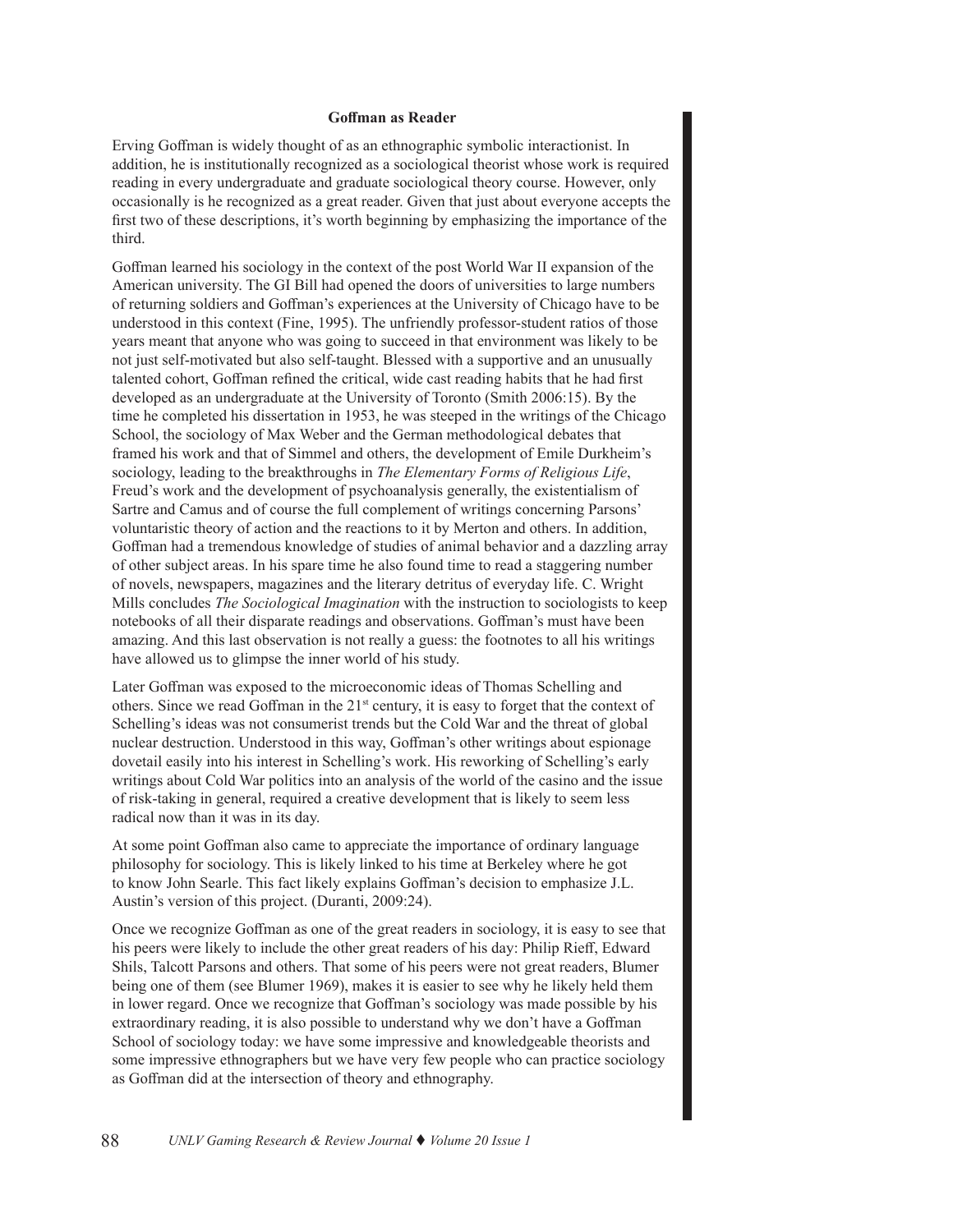#### **Goffman as Ethnographer**

In a conventional sense, Goffman worked on three big ethnographic projects and he very much self-identified as an ethnographer (see Goffman 1989). His first ethnography was a study of a Scottish crofting community in the early 1950s. This became his dissertation, *Communication Conduct in an Island Community* (1953). Perhaps the single biggest impediment to the understanding of Goffman's work among the general academic community is the inaccessibility of this project. It is likely that very few people have read this dissertation. Interest in tracking it down has probably been weakened by the widespread but false belief that Goffman's *The Presentation of Self in Everyday Life*  (1959) is the dissertation in book form.

Based on a year's fieldwork on the island of Unst, Goffman described everyday life on a small island with about 300 inhabitants. Goffman distinguished the 'gentry' from the 'locals' (1953:16). The gentry consisted of just two families (the Squire's and the Doctor's). The locals were all crofters. The geographically distinctive feature of the island was that it was flat with little vegetation and so the gentry and locals were often able to observe each other and to know that they were being observed.

*Communication Conduct* used a theoretical model that owed a lot to Parsons' theory of social action (1953:33-6), although he stressed that social interaction was also strategic interaction, less akin to a world at peace than to a cold war (1953:40). In Part 3 of the dissertation Goffman divided social action into the 'expressive' and the 'instrumental'. In *The Social System* (1951), which Parsons had published two years earlier, social action had been similarly divided into the expressive, the instrumental and the moral. This was itself an amendment to Weber's typology of social action as the instrumental, the substantive, the affective and the traditional. The theoretical underpinnings of *Communication Conduct* are thus Goffman's commentary on these Weberian and Parsonian themes. Parsons' own background in economics had made him sensitive to the assumption that people are utility seekers, if not utility maximizers. Goffman was also anxious to emphasize the game-theoretic elements of social life – and as with Parsons, Goffman's strategic understanding of social life was tempered by a Durkheimian recognition of the importance of ritual and social solidarity (Manning, 1992:31-6; 2005).

Goffman's first ethnography is largely unknown and unread. By contrast, his second – *Asylums* (1961) – is one of the most recognizable products of American sociology. The timing of the book was excellent: it rode the crest of the wave of an oppositional sociology that was generally anti-establishment and specifically anti-psychiatry. *Asylums* is also beautifully and cleverly written. It consists of four essays and the first three contain overlapping themes. As a whole, they describe the experiences of inmates in 'total institutions'. The 'moral careers' of these inmates involve painful and sometimes traumatic socialization and re-socialization practices that coalesce and undermine the inmates' sense of self-worth. Goffman brilliantly switched in his account between descriptions of what Garfinkel called 'degradation ceremonies' in a wide variety of settings and his own ethnographic observations of Saint Elizabeth's hospital in Washington D.C. in 1955-6. Goffman was also able to document the ways in which inmates resist institutional culture. These involve subtle insulation practices that prevent the institution from fully defining the inmates. In the third essay, Goffman considered at length the variety of 'secondary adjustments' whereby inmates prove – to themselves at least - that they still have a modicum of control over their own lives (see Manning, 2009).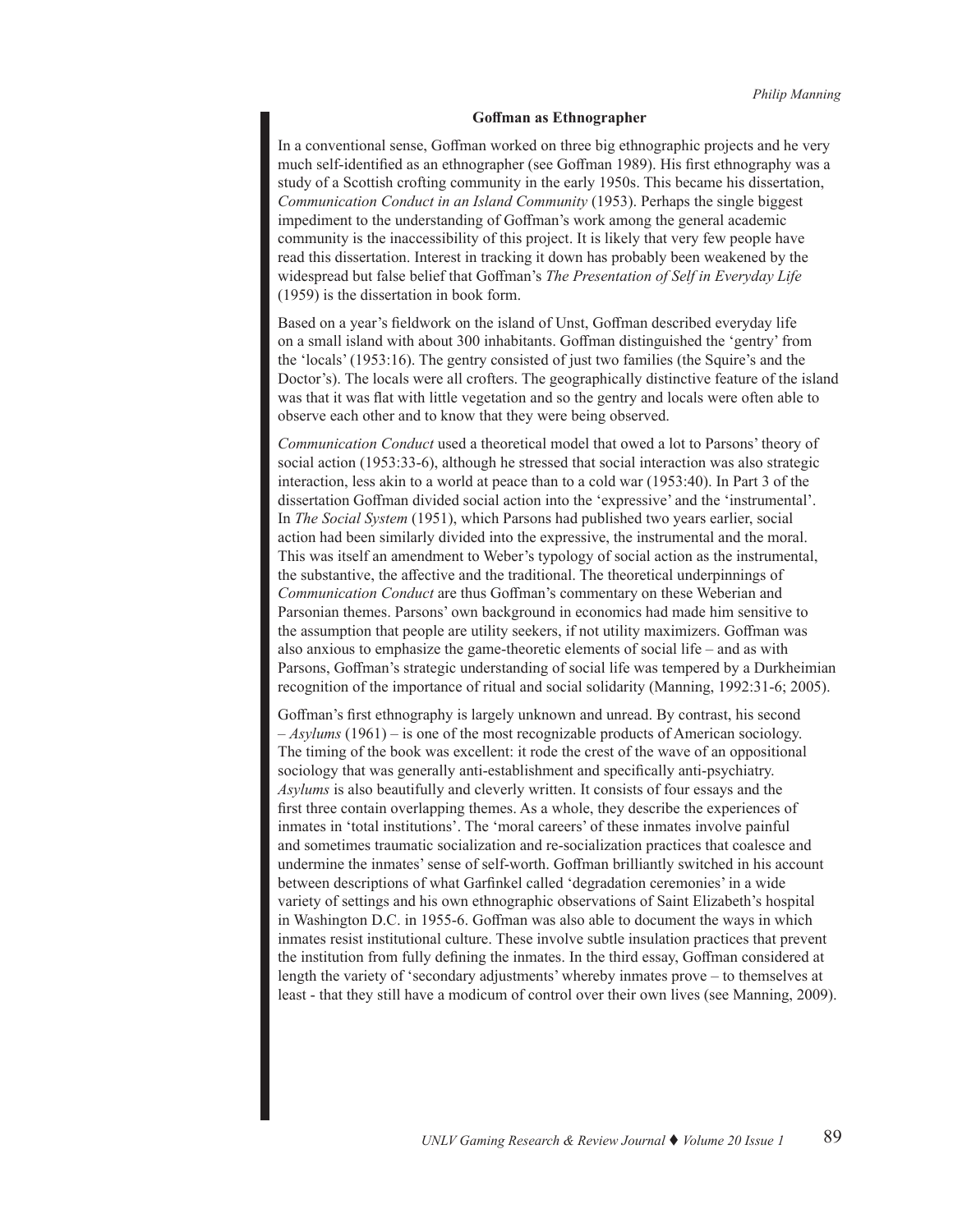The fourth essay was quite different: it consisted of a prolonged indictment of both the scientific pretensions of psychiatry and the hollow arrogance of psychiatrists who contrived to convince themselves and others that they have an understanding of mental illness that was somehow comparable to the cardiologist's understanding of heart disease. Meanwhile, Goffman thought, these psychiatrists bided their time at Saint Elizabeth's, building their resumes before retreating to a safe and lucrative private practice, where they could hand out psychoanalytic advice to the affluent worried well.

These confrontational and almost anarchic elements of *Asylums* made the project look very different from Parsons. Thus, the feeling of Goffman's second ethnography was very different from his first, with its clear allegiance to Parsons' voluntaristic theory of action. However, the political confrontations provoked by *Asylums* probably had the unfortunate consequence of masking Goffman's academic confrontation with established ethnographic practices. What I mean by this is that it was easy to miss that *Asylums* was not just an anti-psychiatry statement: it was also a new model of ethnography. To gain purchase on this idea, think about how radically new *Asylums* was when compared to a successful ethnography of his day, such as William Foote Whyte's *Street Corner Society* (1943). Whyte's ethnography is a memorable example of the ethnography as memoir genre, in which the ethnographer features heavily. It is also historical in its recounting of incidents over time. Similarly, Whyte introduces us to key characters whom he brings alive for us.

Goffman has none of this. There is no confessional aspect to his ethnographic work, as Van Maanen (1988) put it. In fact, Goffman is hard to find in *Asylums* or in essays using material from this ethnographic project. Occasionally he made reference to his field notes and very occasionally there are disturbing revelations (such as his aside that he observed a patient rape another patient at Saint Elizabeth's), but he is careful to keep himself out of the ethnography whenever possible.

Goffman's facts are also selected to fulfill theoretical purposes, as I have discussed recently (Manning 2016). He carried out this plan ruthlessly and it often had frustrating results. For example, in the 300 plus pages of *Asylums* Goffman did not believe that he had the space to give more than the most cursory description of his research site, its (fascinating) history or the demographics of the patients admitted there and whose experienced he described.

And so we reach the third ethnography of the trilogy. Dmitri Shalin (2016) has written a comprehensive and insightful statement of the events leading up to Goffman's third major ethnographic undertaking. Shalin's work cleverly combines Goffman's personal history with his sociological ambitions and thereby takes us closer to filling one of the major gaps in Goffman scholarship.

It is a curious trilogy from a scholarly perspective. The first ethnography is complete and available but relatively inaccessible because it was never published and so can only be accessed (at least until recently) through the University of Chicago library. The second ethnography is complete, published and one of the most well-known and widely discussed books in American sociology. The third ethnography exists as a fragment in the form of a long essay was promised as a future book Goffman did not live to write and, as Shalin (2016) shows, represents the transformation of one of Goffman's personal interests into a sociological research project.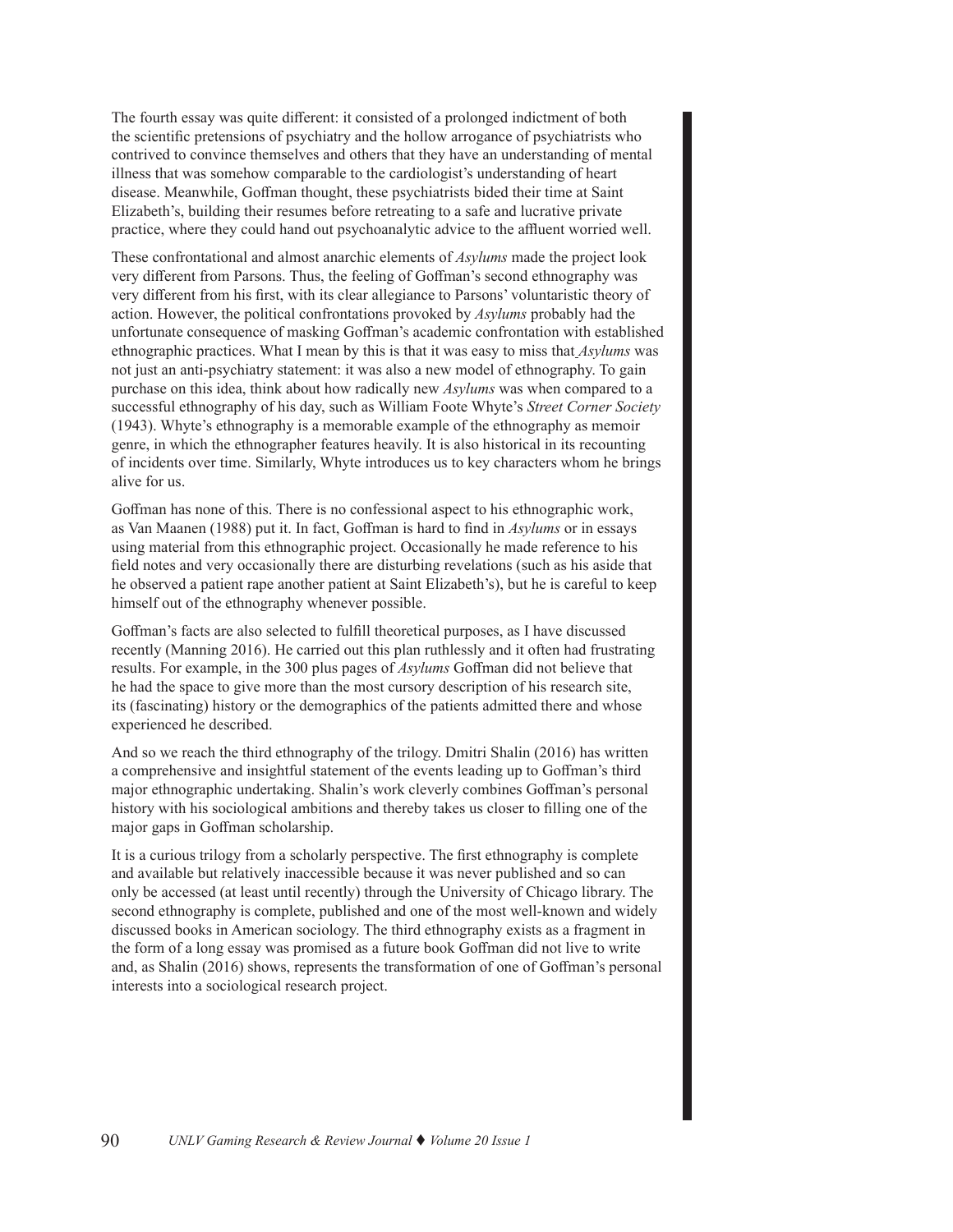The timeline of Goffman's conventional ethnographic work is therefore as follows:

| $1951 - 3$ | Ethnographic observations on the island of Unst of a crofting<br>community;            |
|------------|----------------------------------------------------------------------------------------|
| 1955-6     | Ethnographic observations of Saint Elizabeth's Hospital in Washington,<br>D.C.         |
| 1960-3     | Ethnographic observations while working as a blackjack dealer in Las<br>Vegas, Nevada. |

The resulting key publication dates are:

| 1953 | Communication Conduct in an Island Community (Ph.D. dissertation); |
|------|--------------------------------------------------------------------|
| 1961 | <i>Asylums</i>                                                     |
| 1967 | 'Where the Action Is' in <i>Interaction Ritual</i> .               |

This schematic is a little misleading: Goffman also worked on a semi-ethnographic project called 'The Service Station Dealer' while in graduate school. And much later, in *Forms of Talk* (1981) he also refers to ethnographic observations made at a classic music radio station in Philadelphia. More generally, just about all of Goffman's published work drew upon these ethnographic projects – and, in a very general sense, it could be said that Goffman lived ethnographically – with the result that everything that happened to him was for him fair ethnographic game for his broad sociological and theoretical concerns. Nevertheless, I believe that it is helpful, true and instructive to pick out these three major ethnographic statements and use them to frame an analysis of Goffman's overall project. Shalin (2016) has taken us a lot closer to understanding the third, fragmentary ethnography and its significance in Goffman's work.

Shalin's paper allows us to understand the biographical and personal reasons that drew Goffman to study gambling in Las Vegas. The impetus certainly was not Parsons or Goffman's desire to extend or correct ideas in Parsons' work. Rather, Goffman simply liked playing poker (despite not being very good at it) and was fascinated by the work of mathematicians such as Edward Thorp, who proposed that blackjack was the only casino game that the player had a realistic chance to beat (Shalin 2016:19-21). Goffman's first wife also enjoyed gambling and at some point, as Shalin puts it, 'Erving's private interest merged with his professional agenda' (2016:13). Shalin cites a letter from Goffman to his former mentor, Everett Hughes, written in 1960, as a possible date when Goffman had settled on gambling as his new research venture rather than as his old time hobby (2016:13).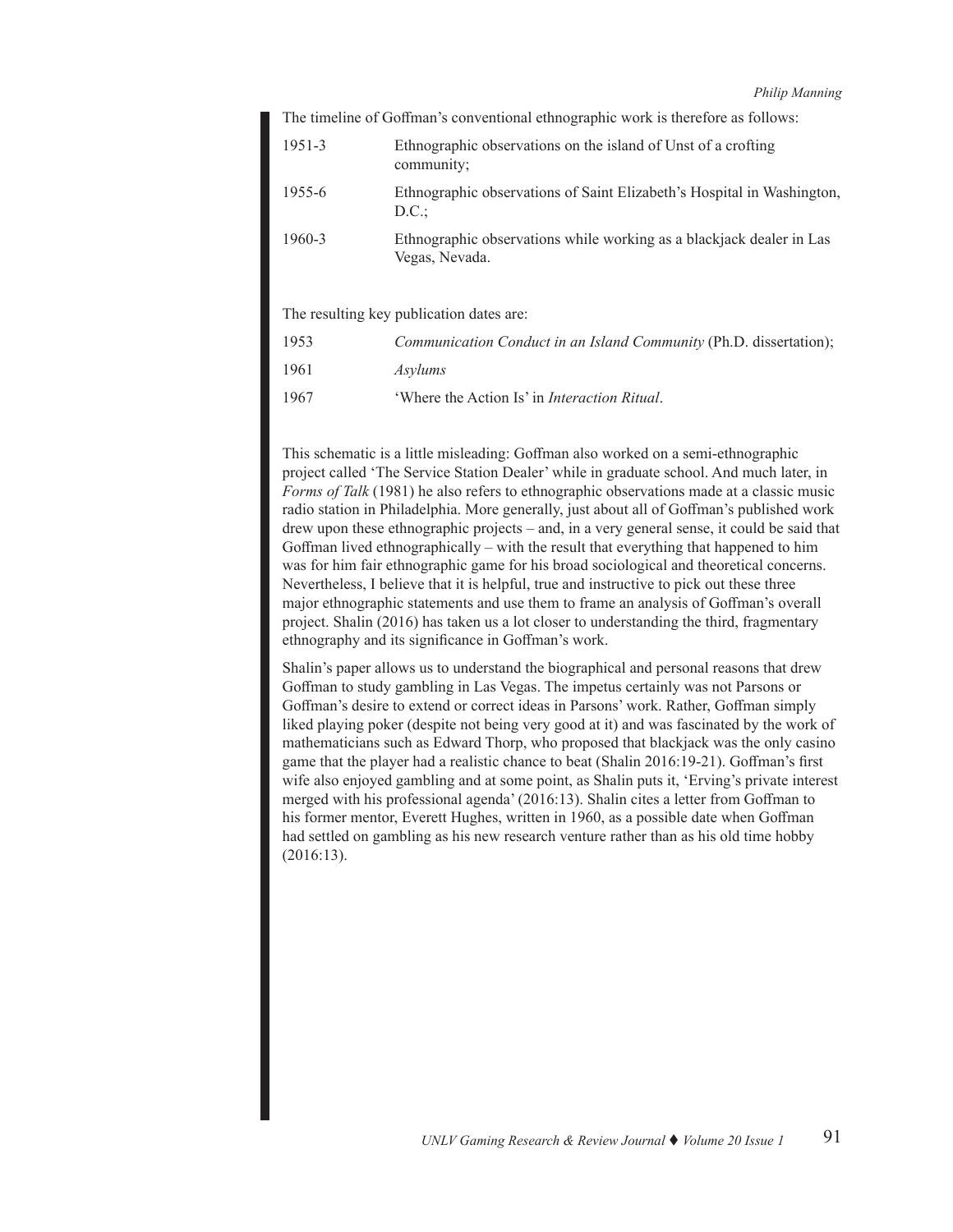For unclear reasons Goffman decided that the way to conduct the project was to take the undercover role of blackjack dealer, as his correspondence with Everett Hughes confirms (this correspondence also confirms that Goffman saw Hughes as a confidante and the tone of the correspondence suggests that by 1960 Goffman saw Hughes as a colleague more than as an advisor). Shalin (2016) went to a lot of trouble to ascertain which casino Goffman worked at. Interestingly, he wasn't able to do it. In part, this is likely because it's hard to track down fifty year old employment records, especially in an industry that then had a significant Mob presence. In part, Goffman covered his tracks well. In part, sociologists (including myself) thought we knew where Goffman had worked when we really didn't. Shalin (2016:27) does mention a Symposium of Symbolic Interactionists in Las Vegas in 1999. If memory serves, one of the speakers at the event was a casino executive who remembered Goffman and might have hired him. And so the mystery might be solved if this executive can be identified by someone who still has the program from the 1999 Symposium.

It's only possible to speculate about why Goffman did not publish a book length version of the gambling ethnography after he completed the fieldwork in or around 1963 (Shalin 2016:26). Shalin suggests that it might be because he found the casino world repulsive or because he had been warned off the project by the Mob or because he was barred from Nevada casinos (2016:29). Any or all of this might be true or false. I was struck by the timeline: Goffman's wife killed herself in 1964 after a long period of mental illness (Winkin and Leeds-Hurwitz, 2013:28). Also, Goffman was by the mid 1960s making significant conceptual progress with his general analysis of the 'interaction order' (a term he had first used in the conclusion to his dissertation). It is therefore possible that for personal and professional readings his ethnography of casino life simply was put on the backburner. His offhand comments about the project to Verhoeven are supportive of this interpretation but I think that we will never know for sure.

The 'approximate' ethnography of the casino that Goffman published in 1967 as a long chapter in *Interaction Ritual* is a frustrating read for people looking for Goffman's take on the Las Vegas Wild West world of the early 1960s. Instead, 'Where the Action Is' is a largely theoretical and conceptual paper. Shalin accurately describes the paper as focused on 'casino gambling as a model for risk taking in American society' (2016:28). As such, it was not a tell-all ethnography about the Mob and the casino but instead a recognition of the importance of game theory and strategic interaction for the study of society. It was more Thomas Schelling and less Jimmy the Greek.

However, the emphasis on conceptualization and classification in 'Where the Action Is' is consistent with the approach Goffman took in his two earlier ethnographies. Goffman did not break the mold when he studied casino gambling; rather he approached his work in the way he had approached the earlier projects. If we are frustrated by Goffman's ethnography it is because we want and expect him to be a certain kind of ethnographer – the kind dealing with concrete description. However, to expect that from him is to radically misunderstand the nature of his sociological project.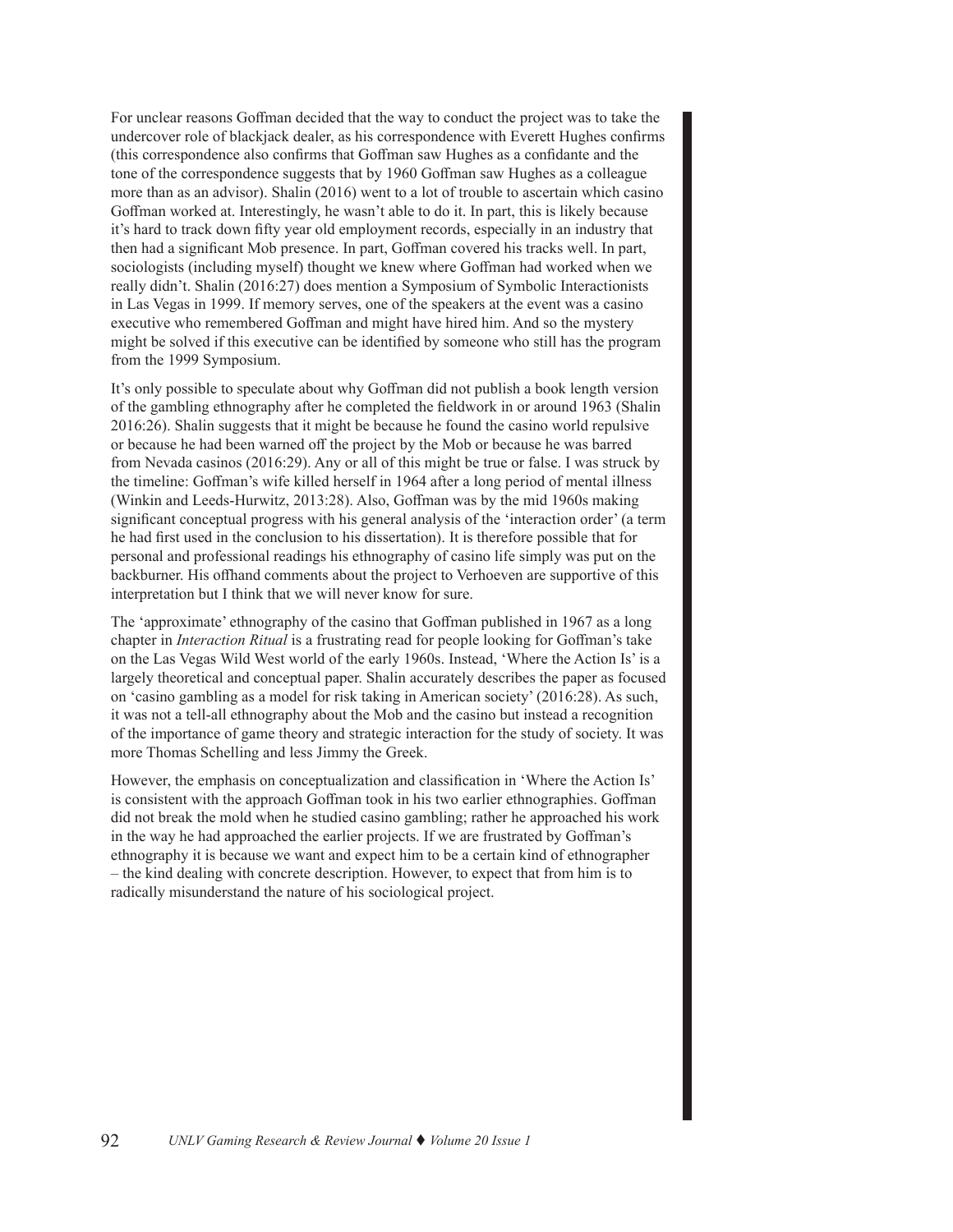#### **Goffman as Theorist**

It is easy to make the mistake of thinking that Goffman was Parsons' nemesis. Once this mistake has been made, then the choice becomes just one or the other. And it's fair to say that head to head Goffman will win. In our minds, Goffman remains the existential street fighter, hipper, smarter and more knowing than anyone else. He disliked being photographed, but the one image that he promoted shows him in a black turtleneck, as at home on the left bank of Paris where he finished up his dissertation as in Berkeley or, much later, in Philadelphia. By contrast, in our minds, Parsons was always an establishment guy, book smart, dependable in a conservative way and ponderous in action and prose. Thus, it's definitely a commitment to read *The Social System* (1951), whereas many sociologists recall reading *The Presentation of Se*lf (1959) as the book that first persuaded them to pursue sociology.

However, our minds play tricks on us. As discussed earlier, Goffman's dissertation (1953) contains a long discussion and endorsement of Parsons' theoretical project. In his most revealing interview, Goffman told Jeff Verhoeven very clearly that he was both an urban ethnographer and a theorist in the tradition of Parsons and Merton. Goffman's books show this too. Once the telling phrases and beautiful examples are stripped away, all of Goffman's books have Parsonian bones with (neo-Kantian) classificatory typologies. The difference might just be that in Parsons' hands they would have become items in an appendix of boxes and boxes within boxes (see Williams, 1988).

In 'The Prospects of Sociological Theory' (1950) Parsons wrote in plain English that sociological theory was simply a 'set of patterns for habitual thinking' and the task ahead was to inject an 'adequate working theoretical tradition' into the bones of empirical researchers (1950:350). This consisted of five elements: (1) a general theory of the social system, (2) a theory of motivation, (3) a comparative anthropological theory of culture, (4) the development of specific theories for empirical problem areas (i.e. theories of the middle range), and (5) the fitting of theory to operational needs (1950:351). Thus, sociological theory for Parsons developed general categories of orientation to observation and problem choice that worked in conjunction with (Mertonian) theories of the middle range. Sociological theory offers a common language to codify and interrelate empirical knowledge (1950:352-4). There is every reason to believe that Goffman was both familiar with this essay by Parsons and happy to see his own work as a contribution to this project. Recently, intellectual historians have allowed us to understand the context of Parsons' work in a new way, and this in turn can help us to understand the theoretical climate of the 1950s (see Isaac, 2010, 2012).

Shalin (2016:34) reminds us that Goffman began 'Where The Action Is' with a jokey aside about action as understood by gamblers as opposed to action understood by Parsons. However, the jokiness of the comment disguises the fact that, as Shalin also points out, Goffman understood gambling as a prototype of action, fully in the Parsonian sense (Shalin, 2016:5; Goffman, 1967:186).

Parsons' project evolved in complicated ways from *The Structure of Social Action* to *The Social System*. In some ways, these two books by Parsons represent the true emergence of autonomous sociological theory. These two books also established Durkheim and Weber as the driving force behind the emergence of sociological theory. Before Parsons, it wasn't obvious to anyone that Durkheim and Weber were the founding fathers of sociological theory, and it's not even clear whether either Durkheim or Weber thought of themselves as sociological theorists at all. Parsons proposed and established the idea that sociological theory is a separate branch of sociology, now fully enshrined in the discipline and reinforced by stand alone sociological theory classes and qualifying exams. What is clear, however, is that in the intervening years between these two great books Parsons discovered Freud and psychoanalysis. There is truth to the idea that *The Social*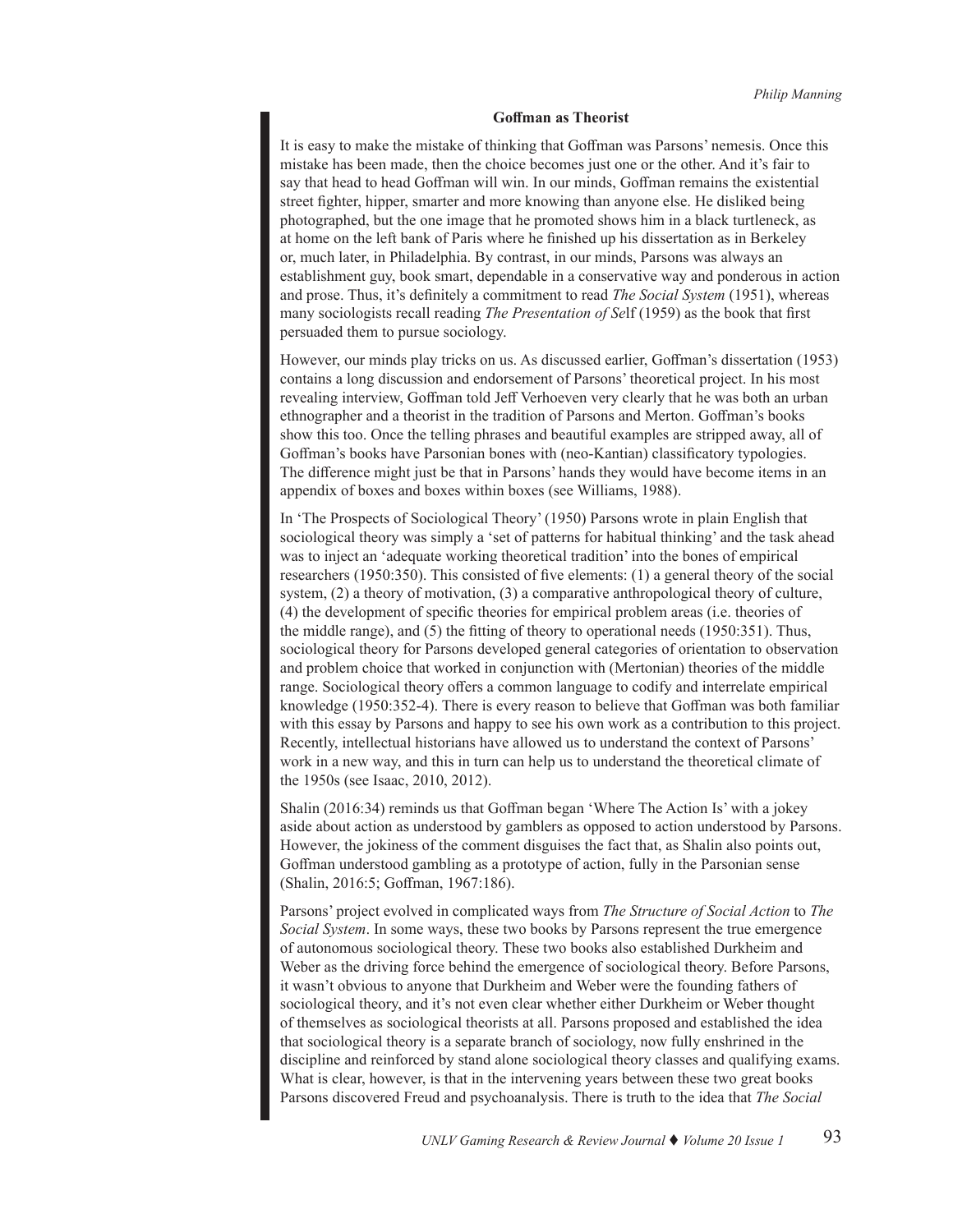*System* is Parsons' attempt to rethink the proposed convergence thesis in *The Structure of Social Action* so that it can incorporate Freud. In *The Structure of Social Action*, the earlier version of the project, Parsons used Weber and Durkheim to show that neither the more rational utility approaches of Marshall nor the less rational utility approaches of Pareto could explain why people sought this or that utility in the first place. Parsons used these two sociologists to show the two economists that norms and values pre-structure strategies to obtain utility. In *The Social System*, the later version of the project, Parsons used Freud to show that, contra Durkheim, sociology had to have a theory of motivation if it was to explain anything at all. In Parsons' hands, Freud's theory of motivation became the study of 'need-dispositions'.

Parsons was not just an ex-chemist (like Goffman) but also an ex-economist. The latter identity had a big impact on his thinking. Indeed*, The Structure of Social Action* is best read as a corrective to some of the deficiencies that Parsons thought that he had identified in the neo-Classical economic theory he identified with Alfred Marshall (John Maynard Keynes's mentor). Remembering this makes it easy to understand that (and understand why) Parsons adopted a utilitarian approach to social behavior: we are trying to maximize our utility by strategic interaction. The suggestion that Parsons thought that we are all 'cultural dopes' was unfortunate because those disinclined to read Parsons' often turgid writing could now justify their decision by quoting two words that seemed to suggest that Parsons had lost the plot. It also allows us to see that Goffman's many game-theoretic writings about strategic interaction, evident in 'Where the Action Is' as in almost all his other projects, were perfectly consistent with Parsons' own economistic leanings.

*The Structure of Social Action* was not a first stab at an over-socialized model of behavior, far from it. Instead, it was an attempt to map the middle ground between what Ralph Darhendorf had famously called 'homo economicus' and 'homo sociologicus'. For Parsons, this meant that people act rationally and strategically but are influenced by prevailing norms and values.

In *The Social System* Talcott Parsons had proposed an amendment to Max Weber's typology of rational social action. As stated earlier, this amendment was prompted by his newfound appreciation for Sigmund Freud and psychoanalysis. As part of the reorientation of his 'voluntaristic theory of action' Parsons highlighted the importance of 'expressive' orders. This change made Erving Goffman's work a vital element of his revised theoretical project, as Goffman was the preeminent theorist of the rituals and rules governing the interaction order. Parsons and Goffman both knew Freud's work very well, although they disagreed about its centrality to sociology.

What is clear is that Goffman's analysis of gambling offers an interesting extension to Parsons and Merton's stain theory of deviance and social control. This is because Goffman argued that gambling (and risk-taking in general) reintroduces strain (by way of 'fatefulness') as a needed corrective to the dull predictability of affluent post-war American life. Shalin (2016:34) portrayed this extension as a radical departure from Parsons whereas I prefer to see it as a clever extension to Parsons' understanding of the nature of need-dispositions.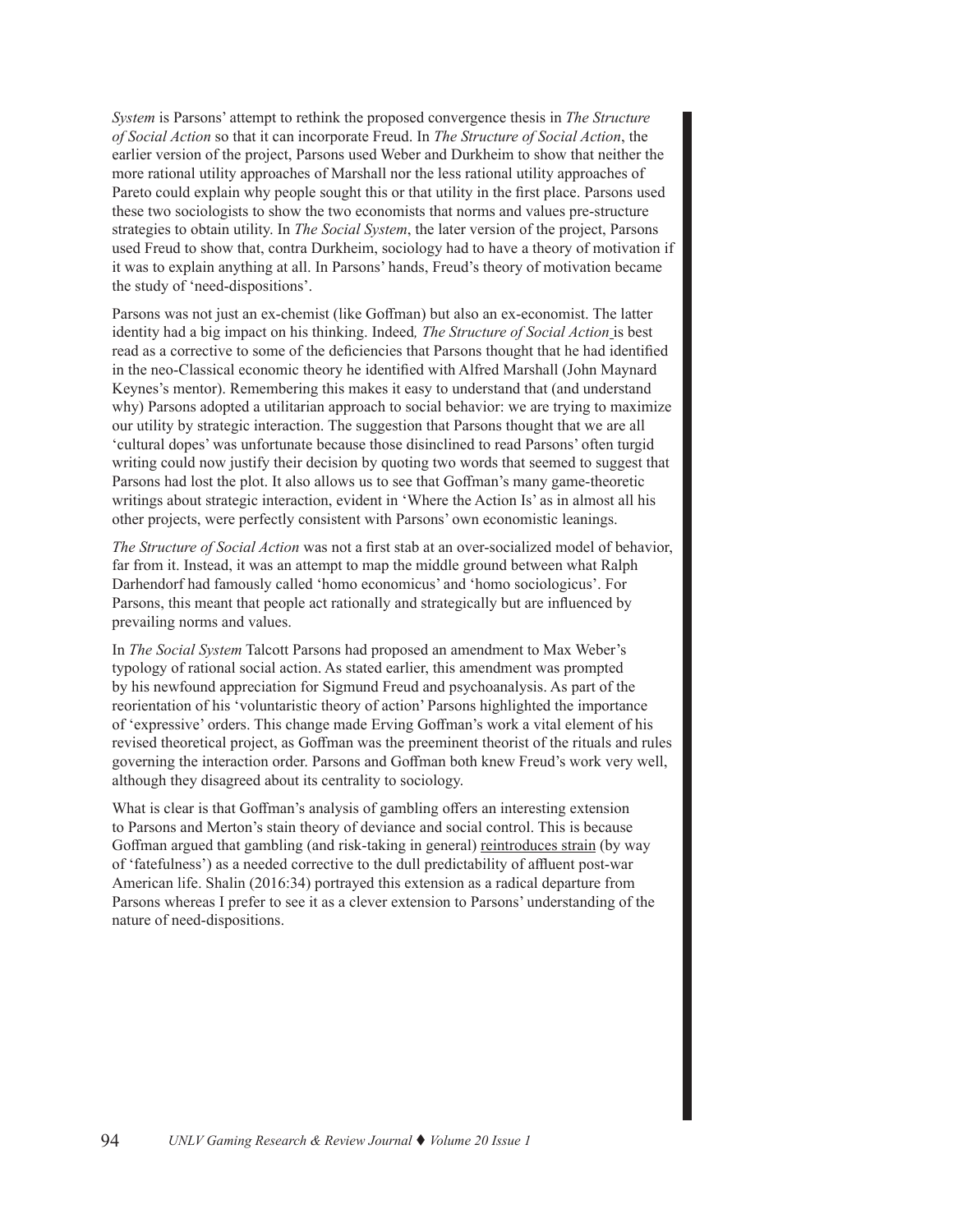#### **Conclusions**

'Where The Action Is' (1967) is a brilliant long essay about the meaning and experience of gambling and a frustrating ethnography of sorts. That is to say, it is an ethnography of gambling in the same frustrating way that *Asylums* (1961) is an ethnography of Saint Elizabeth's and that *Communication Conduct in an Island Community* (1953) is an ethnography of a Scottish crofting island. Goffman was a singular ethnographer: he rarely if ever adopted the agreed upon protocols for ethnographic research in any of his projects; he rarely offered detailed descriptions of his research sites or timelines and he himself was invisible. Personal memoir was anathema for Goffman, who was instead an ethnographer driven by theory. Many years later, Jeffrey Sallaz (2009) completed a wonderful ethnography of the social world of the blackjack dealer in Las Vegas and South Africa that had the storytelling and rich description that Goffman's earlier work lacked.

There are two different, perhaps equally important, projects that are easy to confuse. The first project follows from asking what it could mean to be Goffman today. The Goffman who studied Saint Elizabeth's Hospital in 1956 was studying an element of his world in his day. As Weber put it in his celebrated discussion of the ideal type, culture is a constantly moving stream with its own undercurrents. As a result, any analysis of it inevitably has 'eternal youth'. A lot of ethnography of our time has taken an empiricist turn. Interestingly, it has also become populist. Two of Goffman's three ethnographies failed to reach a broad audience but that does not indicate that they were less important. What is clear is that Goffman wanted both to use and to extend the habitual thinking – the theory – of sociology in his empirical investigations. Our modern day followers of Goffman can do the same. In the context of his work on gambling, this led him to consider whether gambling and risk-taking were ways of reintroducing strain in order to counteract excessive conformity and predictability. 'Where the Action is' is an ethnographic fragment and as such it does not present enough data to confirm his idea. Nevertheless, it remains powerfully suggestive.

The second project is intellectual history: it requires us to ask what Goffman's project meant to him in his day, not in ours. Recapturing Goffman's world of sociology in the 1950s, the world after the war, the world in which Everett Hughes was a key influence, the world in which sociological theory was dominated by Parsons and Merton, allows us to understand our past. It will also allow us to appreciate better the books that are Goffman's legacy to us. Joel Isaac and other intellectual historians are opening up this world. But none of this will show us how to be Goffman today, because the 'light of the great cultural problems moves on' (Weber, 1949: 112) and we have to appreciate the past while living in our present.